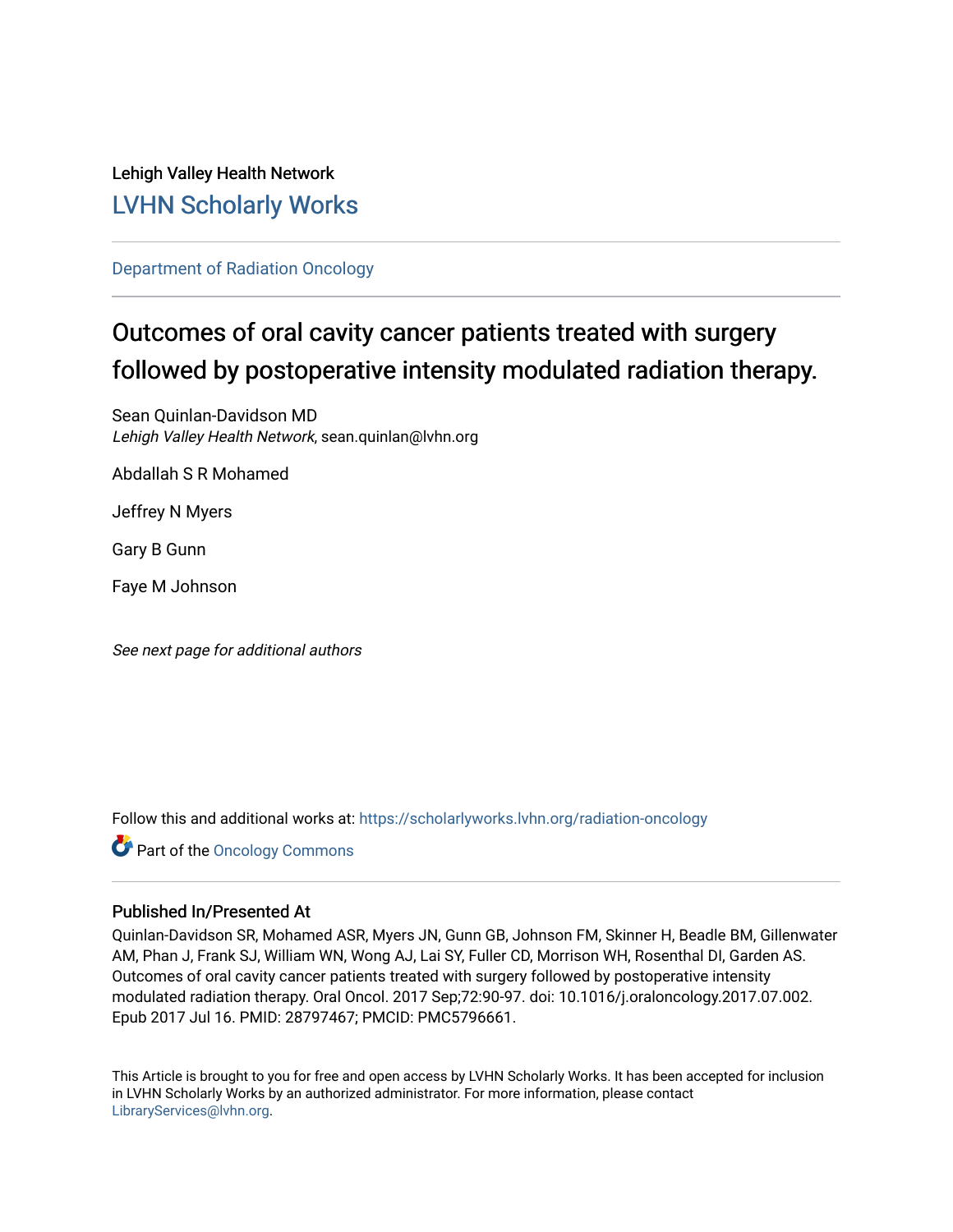### Authors

Sean Quinlan-Davidson MD, Abdallah S R Mohamed, Jeffrey N Myers, Gary B Gunn, Faye M Johnson, Heath Skinner, Beth M Beadle, Ann M Gillenwater, Jack Phan, Steven J Frank, William N William, Andrew J Wong, Stephen Y Lai, Clifton D Fuller, William H Morrison, David I Rosenthal, and Adam S Garden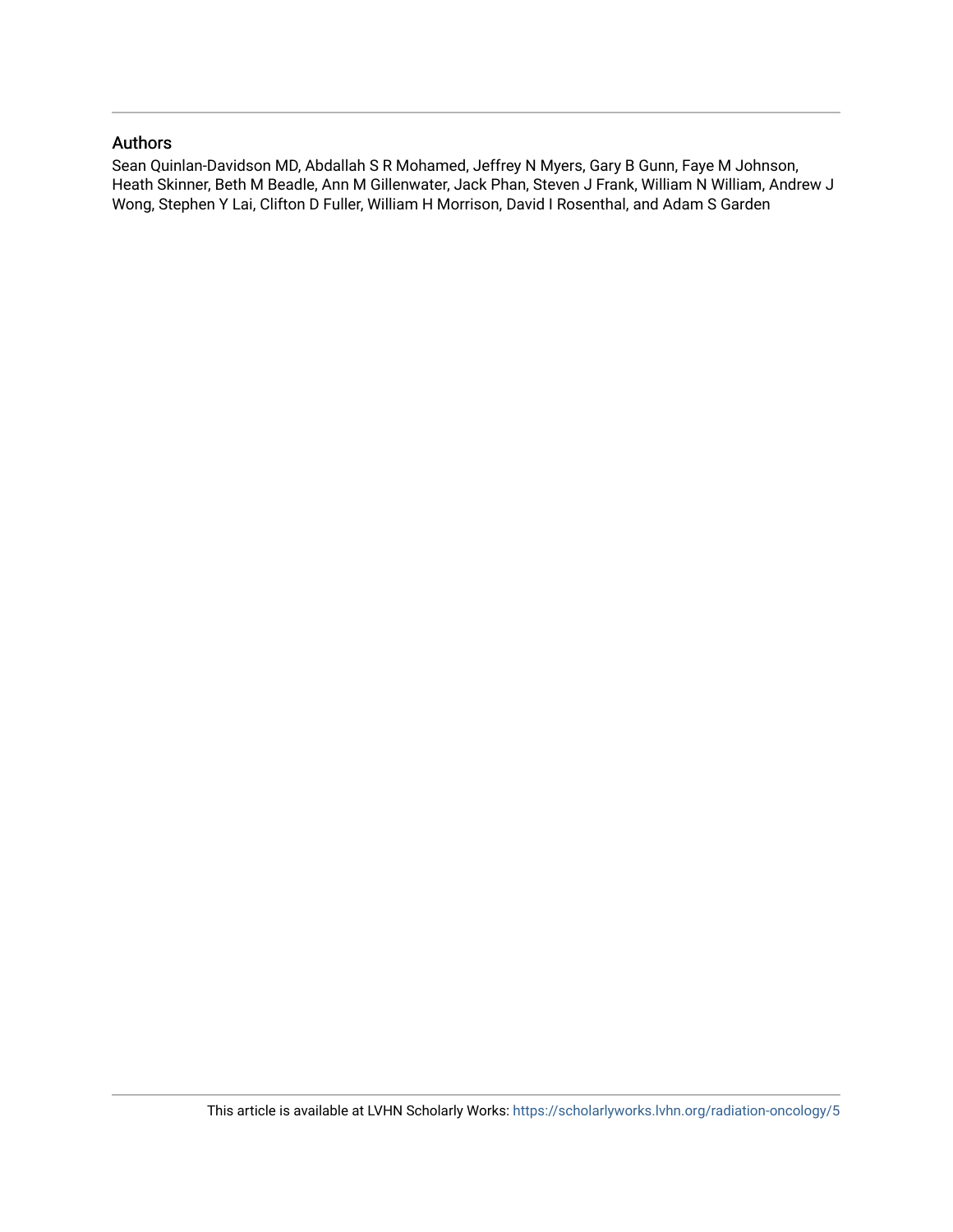#### [Oral Oncology 72 \(2017\) 90–97](http://dx.doi.org/10.1016/j.oraloncology.2017.07.002)



## Oral Oncology



journal homepage: [www.elsevier.com/locate/oraloncology](http://www.elsevier.com/locate/oraloncology)

### Outcomes of oral cavity cancer patients treated with surgery followed by postoperative intensity modulated radiation therapy



Sean R. Quinlan-Davidson <sup>a,d</sup>, Abdallah S.R. Mohamed <sup>a,e</sup>, Jeffrey N. Myers <sup>b</sup>, Gary B. Gunn <sup>a</sup>, Faye M. Johnson <sup>c,f</sup>, Heath Skinner <sup>a</sup>, Beth M. Beadle <sup>a</sup>, Ann M. Gillenwater <sup>a</sup>, Jack Phan <sup>a</sup>, Steven J. Frank <sup>a</sup>, William N. William  $\lq$ , Andrew J. Wong <sup>a</sup>, Stephen Y. Lai <sup>b</sup>, Clifton D. Fuller <sup>a</sup>, William H. Morrison <sup>a</sup>, David I. Rosenthal <sup>a</sup>, Adam S. Garden <sup>a,</sup>\*

<sup>a</sup> Department of Radiation Oncology, The University of Texas MD Anderson Cancer Center, Houston, TX, USA

<sup>b</sup> Department of Head and Neck Surgery, The University of Texas MD Anderson Cancer Center, Houston, TX, USA

<sup>c</sup> Department of Thoracic/Head and Neck Oncology, The University of Texas MD Anderson Cancer Center, Houston, TX, USA

<sup>d</sup> Department of Radiation Oncology, Allentown Radiation Oncology Associates, Allentown, PA, USA

e Department of Clinical Oncology and Nuclear Medicine, Faculty of Medicine, University of Alexandria, Alexandria, Egypt

<sup>f</sup> The University of Texas Graduate School of Biomedical Sciences, Houston, TX, USA

#### ARTICLE INFO

Article history: Received 22 April 2017 Received in revised form 30 June 2017 Accepted 2 July 2017 Available online 16 July 2017

Keywords: Oral cavity cancer IMRT Survival outcomes Oncologic outcomes Depth of invasion Lymphovascular invasion Neck dissection

#### ABSTRACT

Objectives: Although treatment paradigms have not changed significantly, radiotherapy, surgery, and imaging techniques have improved, leading us to investigate oncologic and survival outcomes for oral cavity squamous cell cancer (OCSCC) patients treated with surgery followed by postoperative IMRT. Material and methods: Records of patients with pathological diagnosis of OCSCC treated between 2000 and 2012 were retrospectively reviewed. Patients' demographic, disease, and treatment criteria were extracted. Kaplan-Meier method was used to calculate survival curves.

Results: Two hundred eighty-nine patients were analyzed. Median follow-up was 35 months. Two hundred sixty-eight had neck dissections (93%), of which 66% had nodal involvement, and 51% of those positive dissections had extracapsular extension. Forty patients received induction chemotherapy and 107 received concurrent chemotherapy. Median dose to high risk clinical target volume was 60 Gy/30 fractions. The 5-year locoregional control and overall survival rates were 76% and 57%, respectively. Tumors with >1.5 cm depth of invasion had significantly higher risk of local failure compared with  $\leq$ 1.5 cm (p < 0.001). In multivariate analysis, positive and no neck dissection (p = 0.01), positive lymphovascular invasion ( $p = 0.006$ ) and  $>1.5$  cm depth of invasion ( $p = 0.003$ ) were independent predictors of poorer survival.

Conclusions: Disease outcomes were consistent with historical data and did not appear compromised by the use of IMRT.

2017 Elsevier Ltd. All rights reserved.

#### Introduction

Locally advanced oral cavity squamous cell carcinoma (OCSCC) is standardly treated with surgery. Adjuvant postoperative radiation therapy is recommended for patients with adverse features including: stage IV disease, inadequate margins, and invasion of tumor into perineural spaces, lymphovascular spaces or bone. Over the last decade, the addition of chemotherapy to adjuvant radia-

E-mail address: [agarden@mdanderson.org](mailto:agarden@mdanderson.org) (A.S. Garden).

tion was recommended, particularly for patients who have 'high risk' pathologic features which include extracapsular nodal extension (ECE) and/or a positive surgical margin.

Except for the recent inclusion of chemotherapy for selected patients, this management strategy has remained unchanged over nearly half a century. However, while the overall strategy has not changed, there have been improvements in specific components of management. Clinical staging has improved with the continual improvement in imaging. Surgical approaches have changed as well. The addition of elective neck dissection for node negative patients improves their survival [\[1\].](#page-9-0) Further, surgical techniques continue to improve, particularly the ability to repair large oral defects with soft tissue and osteocutaneous grafts. Radiation tech-

<sup>⇑</sup> Corresponding author at: Head and Neck Section, Department of Radiation Oncology, Unit 97, The University of Texas MD Anderson Cancer Center, 1515 Holcombe Boulevard, Houston, TX 77030, USA.

<http://dx.doi.org/10.1016/j.oraloncology.2017.07.002> 1368-8375/© 2017 Elsevier Ltd. All rights reserved.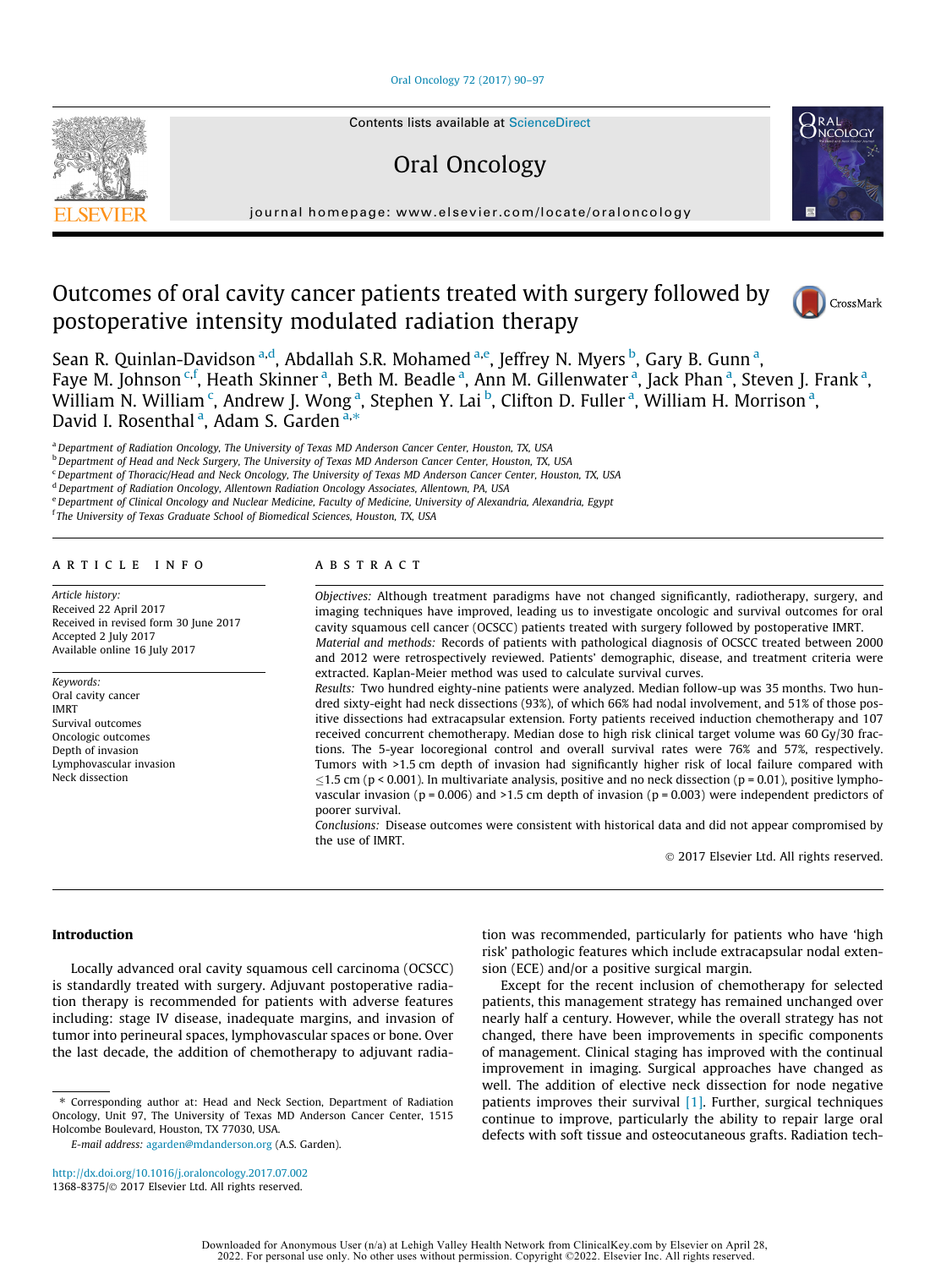niques have also evolved. Intensity modulated radiotherapy (IMRT) is an advanced radiation treatment planning and delivery technique that was introduced early this century. This technique has largely replaced conventional head and neck radiotherapy techniques as it allows improved target conformality while sparing some normal tissues. Studies have supported the benefit of IMRT for treatment of patients with head and neck carcinoma treatments, delivering high dose to targets while minimizing dose to normal structures [\[2,3\]](#page-9-0). However, most head and neck studies of IMRT have focused on the treatment of patients with oro- and naso-pharyngeal cancers, and patients treated without surgery.

The aims of this retrospective study was to assess the oncologic and survival outcomes of patients with locally advanced OCSCC treated with modern approaches with a focus on the use of postoperative IMRT.

#### **Methods**

#### Patients

The database maintained by the Department of Radiation Oncology at The University of Texas M.D. Anderson Cancer Center (MDACC) was searched to identify patients treated with postoperative IMRT for OCSCC between 2000 and 2012. Our institutional review board granted permission to conduct this retrospective study.

Patients with distant metastases or concurrent malignancies at the time of diagnosis, a previously treated malignancy of the head and neck or previous radiation to the head or neck, a history of any malignancy (excluding non-melanomatous skin cancer) within two years of diagnosis, tumors with non-squamous cell carcinoma histology, or treatment with chemotherapy prior to staging at MDACC were excluded.

Medical records were reviewed to assess patients' demographic, clinical, radiologic and pathologic data. Patients' disease was staged according to the AJCC 2010 staging system [\[4\].](#page-9-0) Charts were reviewed to verify tumor size and sites of invasion.

#### Treatment

The overall treatment strategies were individualized for each patient. General treatment strategies were recommended at our multidisciplinary tumor board, though specifics of treatment were carried out by the individual patients' treatment teams. Our general approach during the years of this study was that OCSCC are managed with surgery, with radiation and chemotherapy used adjuvantly. Induction chemotherapy was recommended for selected patients. Radiation was used post-operatively, and patients were assessed for concurrent chemoradiation based on pathologic findings, and comorbidities.

All patients were irradiated with IMRT. Three clinical target volumes (CTVs) were typically defined. CTV1 was defined as the preoperative tumor bed with margin (1–2 cm). CTV2 was defined as the operative bed exclusive of CTV1, and CTV3 was defined as subclinical sites at risk not operated. Doses prescribed to these 3 targets were 60, 57, and 54 Gy, respectively; treatment was delivered in 30 fractions. Occasionally a high-risk volume was identified that received higher dose (63–66 Gy) typically in cases of extracapsular nodal extension (ECE), positive margin or questionable margin status. Dosing was individualized for patients that were found to have recurrent disease at the start of their radiation.

The initial IMRT planning system, Corvus system (North American Scientific, Inc., Cranberry Township, PA) was used from 2000 to 2003; in 2003 we transitioned to the Pinnacle planning system (Philips Medical Systems, Andover, MA). Treatment was delivered with a static gantry approach. The template for patients treated to both sides of the neck used 9 beams set equidistant through 360. Patients treated to only 1 side of the neck were planned with a template using 7 beams equidistant through a  $190^\circ$  arc. Beam angles and number were modified during the optimization process. IMRT was delivered using Varian (Varian Medical Systems, Palo Alto, CA) linear accelerators delivering 6-MV photons.

In general, IMRT was used to treat the primary tumor and upper neck nodes. For patients treated with split field technique, the isocenter was set above the arytenoids, and IMRT was delivered to portals above the isocenter, whereas the lower neck below the isocenter was treated with an anterior beam, with a larynx and/ or full midline block. If there was nodal disease identified in levels 3 to 4 clinically or at surgery, these levels were boosted with glancing photon beams and/or electron beams. A ''whole-field" IMRT approach was used in situations in which the patients' anatomy or primary tumor location created concerns that tumor might be underdosed using the ''split-field" approach. Common scenarios in which a whole field approach was used were in patients who had reconstruction where the flap thickness made splitting undesirable.

#### Follow-up

Weekly evaluations were done by the treating radiation oncologist for all patients during radiation treatment. The first posttreatment follow-up was at 8–12 weeks after radiation completion and subsequently every 2–3 months for the first year, every 3– 4 months for the second year, and at least twice a year for up to 5 years.

#### Statistical analysis

Chi-squared tests were used to compare proportions between subsets. Binary logistic regression was used to test the relationship between continuous variables and binary responses. The Kaplan-Meier method was used to calculate actuarial curves. The last day of radiation therapy was used as time zero. Comparisons between survival curves were made using the log-rank test. Stepwise multivariate analysis was performed using the Cox proportional model via backward selection with variable inclusion when  $p < 0.10$ . For continuous variables with significant association with outcome endpoints, recursive partitioning analysis (RPA) was done to identify optimal cutoff points. All analyses were performed using JMP Pro statistical software version 11.2.0 (SAS Institute Inc, Cary, NC). P values less than 0.05 were considered significant.

#### Results

#### Patients

We identified 289 patients who met the inclusion criteria. [Table 1](#page-4-0) details patient demographics, staging, and disease characteristics. Of the entire cohort, 24 patients (8%) used chewing tobacco or betel Quid. One hundred sixteen were never cigarette smokers (40%), though 19 used other tobacco products. Among those who had smoked cigarettes, the median pack-year was 30 (range 1–150).

#### Surgery

All patients received surgery to the primary tumor. One hundred eighty-seven patients (65%) had a free flap inserted during surgical reconstruction. Pathologic T-category is shown in Supplementary Table S1. Eight patients had a positive margin and 44

Downloaded for Anonymous User (n/a) at Lehigh Valley Health Network from ClinicalKey.com by Elsevier on April 28, 2022. For personal use only. No other uses without permission. Copyright ©2022. Elsevier Inc. All rights reserved.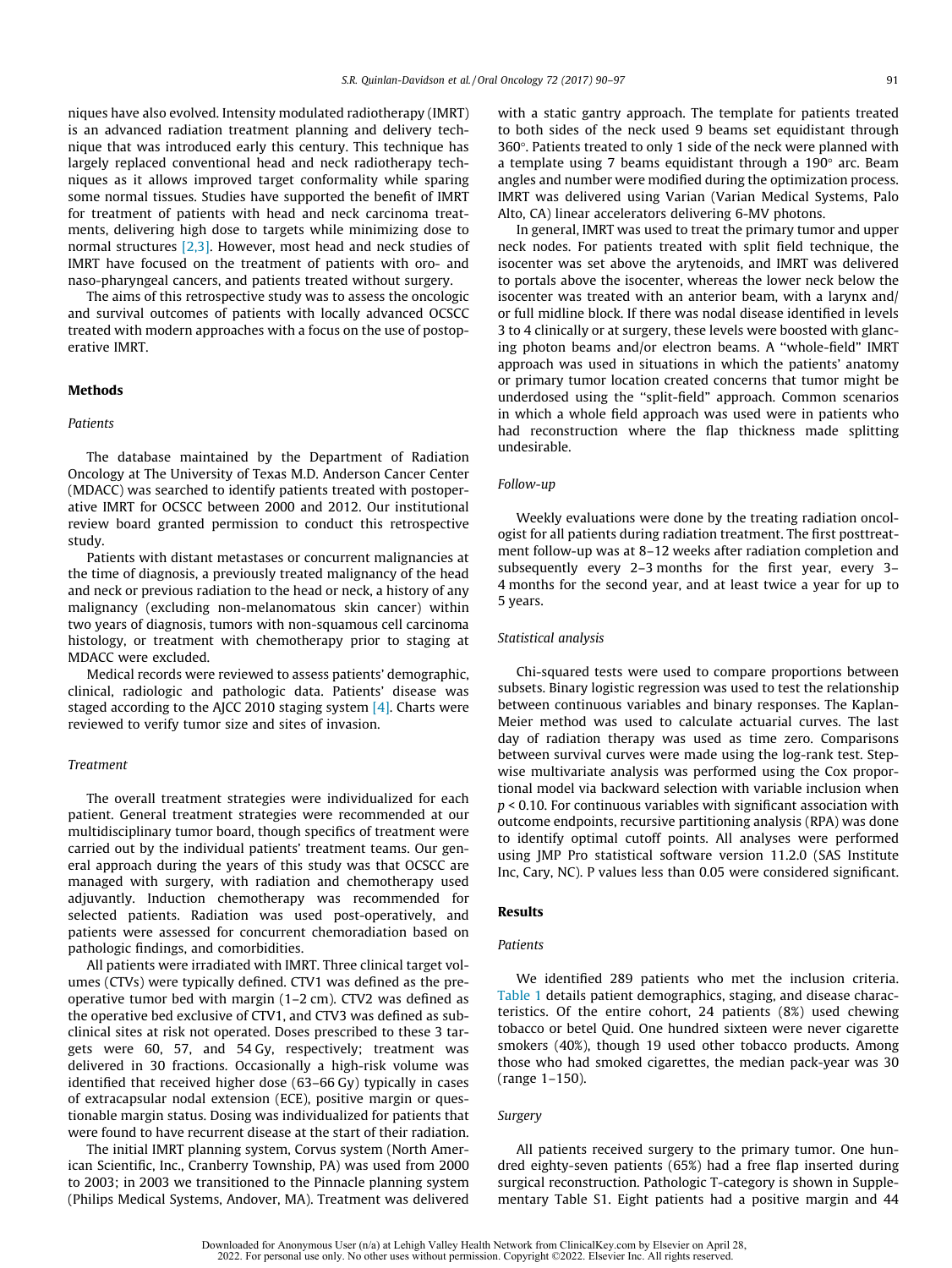<span id="page-4-0"></span>

|--|

Patient and disease characteristics.

| Characteristics                    | No. (%)                                     |
|------------------------------------|---------------------------------------------|
| Sex                                |                                             |
| Male                               | 189 (65)                                    |
| Female<br>Age, median              | 100 (35)<br>58.9 years (range, 20–88 years) |
|                                    |                                             |
| <b>Primary site</b><br>Tongue      | 147 (51)                                    |
| Gingiva                            | 48 (16)                                     |
| Retromolar trigone                 | 32 (11)                                     |
| Buccal                             | 28 (10)                                     |
| Floor of mouth                     | 26(9)                                       |
| Hard palate                        | 8(3)                                        |
| <b>Smoking</b>                     |                                             |
| Current                            | 104 (36)                                    |
| Former<br>Never                    | 69 (24)                                     |
|                                    | 116 (40)                                    |
| Alcohol                            |                                             |
| None<br><1 drink per week          | 110 (38)<br>54 (19)                         |
| $\geq$ 1 drink per week            | 110 (38)                                    |
| Heavy (but quit)                   | 15(5)                                       |
| <b>Premalignant lesion</b>         |                                             |
| Yes                                | 73 (25)                                     |
| No                                 | 216 (75)                                    |
| cT-category                        |                                             |
| 1                                  | 27(9)                                       |
| $\overline{2}$                     | 124 (43)                                    |
| 3                                  | 39 (14)                                     |
| 4a                                 | 83 (29)                                     |
| 4b                                 | 7(2)                                        |
| x                                  | 9(3)                                        |
| cN-category                        |                                             |
| 0                                  | 108 (37)                                    |
| $\mathbf{1}$<br>2a                 | 50 (17)<br>2(1)                             |
| 2b                                 | 99 (35)                                     |
| 2c                                 | 26(9)                                       |
| X                                  | 4 (1)                                       |
| <b>Tumor differentiation</b>       |                                             |
| Well                               | 39 (13)                                     |
| Moderate                           | 164 (57)                                    |
| Poor                               | 84 (29)                                     |
| Unspecified                        | 2(1)                                        |
| <b>Margin status</b>               |                                             |
| Positive                           | 8(3)                                        |
| Close $($ <5 mm $)$<br>Negative    | 44 (15)<br>237 (82)                         |
|                                    |                                             |
| Depth of invasion<br>$\leq$ 1.5 cm |                                             |
| $>1.5$ cm                          | 191 (66)<br>71 (25)                         |
| Unspecified                        | 27(9)                                       |
| <b>Perineural invasion</b>         |                                             |
| Yes                                | 132 (46)                                    |
| No                                 | 153 (53)                                    |
| Unspecified                        | 4(1)                                        |
| Lymphovascular invasion            |                                             |
| Yes                                | 56 (19)                                     |
| No                                 | 159 (55)                                    |
| Unspecified                        | 74 (26)                                     |
| <b>Extracapsular extension</b>     |                                             |
| Yes                                | 91 (31)                                     |
| No                                 | 198 (69)                                    |

patients had a close margin (<5 mm). Eighty-four tumors (29%) were poorly differentiated, 132 (46%) had perineural invasion, and 56 (19%) had lymphovascular invasion. Depth of invasion (DOI) was measured in 263 tumors, and the median DOI was 1.1 cm.

Two-hundred sixty eight patients (93%) had a neck dissection, 64 of which were bilateral neck dissections. Neck dissections were described as selective (206 patients), modified radical (60 patients) and radical (2 patients). The median number of lymph nodes examined was 32. Thirty-eight patients (14%) had <20 nodes examined from their neck dissection specimens.

Among the 108 patients who presented with clinically negative nodes, 83% had elective neck dissection. The rate of pathologically positive neck disease in those patients was 51%. Of the 181 patients with clinically positive nodes 178 (98%) had neck dissection. The rate of pathologically positive neck disease in those patients was 70%.

Pathologic N-category is shown in Supplementary Table S1. One-hundred seventy patients (63%) had positive neck dissections, of which a median number of 1 lymph node was positive (range, 1– 18 positive lymph nodes). Ninety-one patients (31% of all patients and 53% of patients with pathologic positive nodes) had nodes with extracapsular extension (ECE).

Twenty-one patients did not have a neck dissection. Fifteen had cancers involving the superior aspect of the oral cavity, and had infrastructure maxillectomies. Six had oral tongue cancer. Of these 6, four presented with glossectomies done without neck dissection outside of MDACC. All 6 were clinically node negative and clinical – surgical – pathologic findings dictated a need for adjuvant radiation for the primary tumor, so neck dissections were not performed.

#### Chemotherapy

Forty-one patients received induction chemotherapy. Nine of these patients were treated on study with preoperative erlotinib. The remaining 32 patients were treated with taxane-platin based induction chemotherapy. A third drug was used in 22 of these patients; 5-flourouracil, 10 patients, cetuximab, 9 patients, and ifosfamide, 3 patients. Of the 41 patients who received induction chemotherapy, 21 patients (51%) had T4 disease and 32 patients (78%) had N2b or N2c disease at presentation.

One hundred seven patients received concurrent chemotherapy. Of those, sixty-nine patients (64%) had ECE and 22 patients (21%) had close or positive margins. Thirty-nine patients received high dose cisplatin (75–100 mg/m<sup>2</sup>) and 39 patients received weekly cisplatin (20–40 mg/m<sup>2</sup>). Sixteen patients received weekly carboplatin as single agent (13) or combined with paclitaxel (3). Twelve patients received cetuximab, as either a single agent (5), or as a doublet combined with cisplatin (4), or docetaxel (3). One patient received vandetinib. Twenty of these 107 patients also had induction chemotherapy.

#### Radiotherapy

Two-hundred forty-two patients' radiation was delivered using a split-field technique (83%). Forty-six patients, 21 whom were node positive, received ipsilateral radiotherapy (16 gingiva; 11 RMT; 9 buccal; 6 oral tongue; 4 hard palate). The median dose to the CTV1 was 60 Gy (range, 13–74 Gy). The median fraction number was 30. Two patients did not receive neck radiotherapy; both had pT2 N0 tongue cancers. Twelve patients had an unplanned break in radiotherapy (range 1–10 days) and 8 patients did not complete their course of radiotherapy either due to choice (4) or prohibitive medical events (4).

Fourteen patients (5%) were found to have gross disease either just prior to their planned radiation, or during their course of radiation. Ten had disease in the operative bed and 4 patients had gross disease in an unoperated neck. Their radiation therapy schedules were modified to address these findings. Eleven of these patients' gross disease was treated to doses ranging from 66 to 74 Gy. One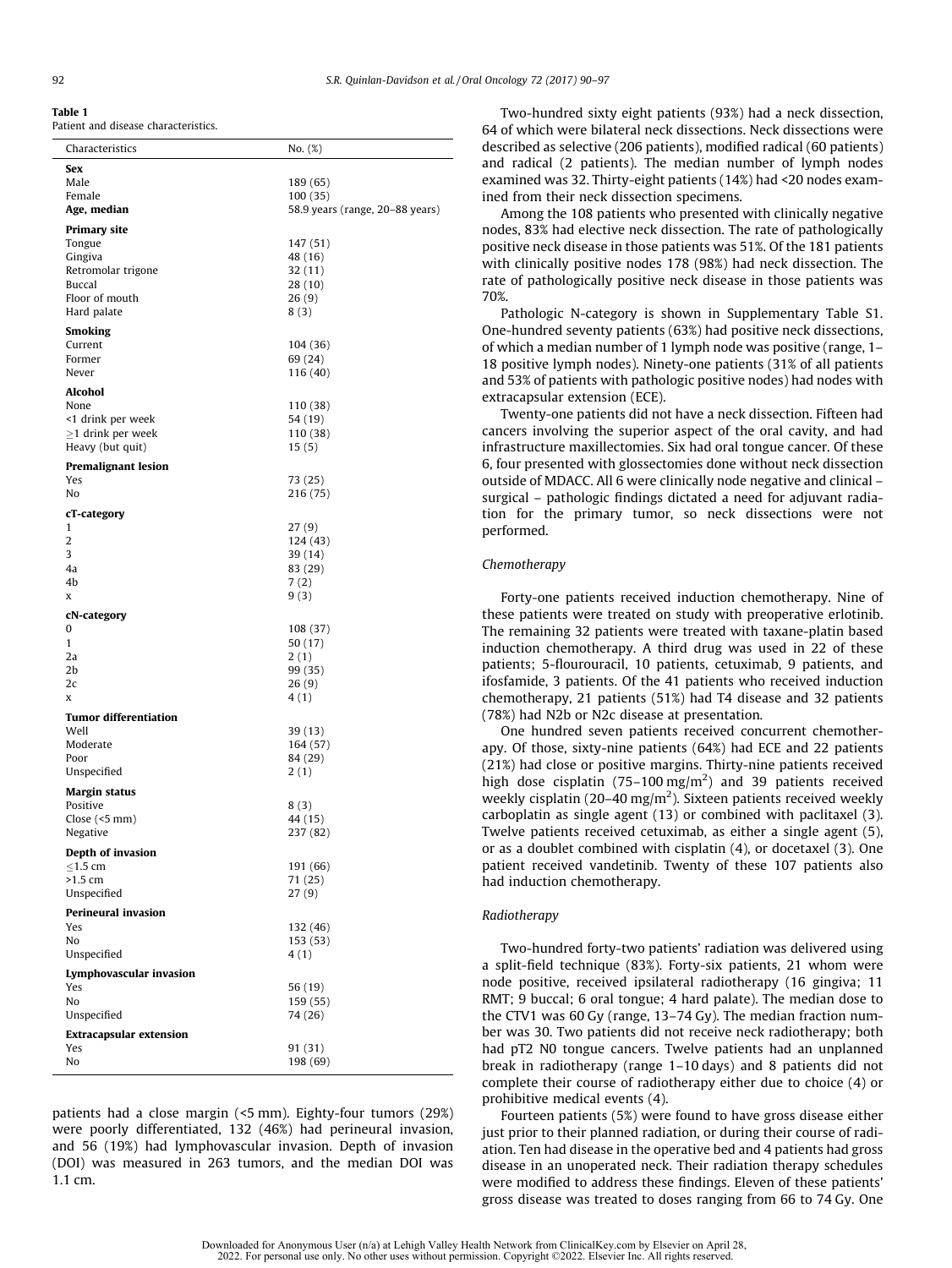patient died at 53 Gy, and 2 patients who had disease in an undissected neck had disease treated to 60 Gy with preoperative intent, while the operative beds were treated with postoperative intent. Eleven of these patients with gross disease at radiation were also treated with concurrent chemotherapy. Of the 3 patients who did not have chemotherapy, one was planned for surgery, one was elderly with poor PS and one refused.

#### Outcomes

The median follow-up time was 35 months (range 1–179). Sixty-three patients (22%) developed locoregional recurrences; 31 developed recurrence at the primary tumor site, 20 in the neck, and 12 in both the primary site and neck. The median time to recurrence was 4 months (range 0–71). Fifty-two recurrences (83%) occurred within one year post-treatment.

#### Local control

The actuarial 2- and 5- year local control rates were 86% and 83%, respectively. In multivariate analysis, the depth of primary tumor invasion was a strong independent predictor of local control, as tumors with >1.5 cm (RPA driven cutoff) depth of invasion (n = 71, T1 (1); T2 (17); T3 (20); T4 (32)) had significantly higher risk of local failure compared with  $\leq$ 1.5 cm (HR, 5.4; 95% CI 2.1– 14.1, p < 0.001). Local recurrence was also greater in patients with positive margins (p < 0.001). Primary tumor subsite was associated with local failure in univariate analysis ( $p = 0.004$ ), as local control was better in patients with oral tongue/floor of mouth primaries compared to other oral primaries, but in multivariate analysis it was not statistically significant ( $p = 0.4$ ). There was also improved local control  $(p = 0.01)$  in multivariate analysis for patients who were reconstructed with free flaps. Smoking pack-year history was another independent factor associated with local control, as patients with  $\geq$ 20 pack-year had better local control compared with  $\leq$ 20 (p = 0.04). There was a sequential worsening of local control with increasing T-category (pathologic), though the overall analysis was not significant ( $p = 0.3$ ). Additional analysis of the effect of tumor depth of invasion in different subsites, showed it was more profound in tongue/floor of mouth primaries compared with other subsites ( $p = 0.01$ ). Fig 1 shows the local control by depth of invasion in tongue/floor of mouth primaries compared with other subsites.

#### Regional control

The actuarial 2- and 5- year regional control rates were 88% and 87%, respectively. The preoperative clinical nodal status was not associated with regional control. The 5-year regional control rate for patients who presented with clinically negative nodes was not statistically different compared with patients who presented with clinically positive nodes (86% vs. 88%, respectively;  $p = 0.8$ , [Fig 2](#page-6-0)A). However, the neck dissection status was an independent predictor of regional control among all tested variables (p = 0.036). The 5-year regional control rate was superior for patients with negative neck dissection (n = 98) compared with positive neck dissection and no dissection (94% vs. 85% and 70%, respectively; p < 0.001, [Fig 2](#page-6-0)B). Lower level nodal involvement (levels III, IV, and V) was also associated with worse regional control compared with levels I and II (HR 6.7, 95% CI1.9–32.9, p = 0.002). There was no difference in regional control between those with and without nodal extracapsular extension.

#### Locoregional control

The actuarial 2- and 5- year locoregional control rates were 79% and 76%, respectively [\(Fig 3A](#page-6-0)). Among the 14 patients who had already developed locoregional recurrence 8 had persistent disease at the end of therapy and are included among the 63 patients described above. There were no differences in locoregional control in patients who received chemotherapy (neoadjuvant and concurrent modes tested separately). However, when analyzing the use of concurrent chemotherapy for only those patients with high-risk features (inadequate margins, extracapsular nodal spread), patients treated with concurrent chemotherapy did have improved locoregional control (p = 0.016, Supplementary Fig. S1). In multivariate analysis of correlates of combined locoregional failure; tumor depth of invasion, positive margins, free flap reconstruction, neck dissection status, and smoking pack-year history remained statistically significant ( $p < 0.05$  for all).

As some of the variables tested were based on pathologic findings, and induction therapy can influence these findings, the multivariate analysis was redone excluding patients who had received induction chemotherapy. The 5 variables described above remained the only statistically significant variables.

#### Distant control

Forty-two patients developed distant metastases, 27 of whom also had locoregional control. The actuarial 2- and 5- year distant



#### A. Tongue/floor of mouth primaries

Fig. 1. Kaplan-Meier curves calculated for patients with (A) tongue/floor of mouth primaries, where patients with >1.5 cm depth of invasion (DOI) had significantly worse 5year local control (90% vs. 77%, p = 0.007), while for other oral primaries (B) there was no significant difference. Short vertical lines represent censored data.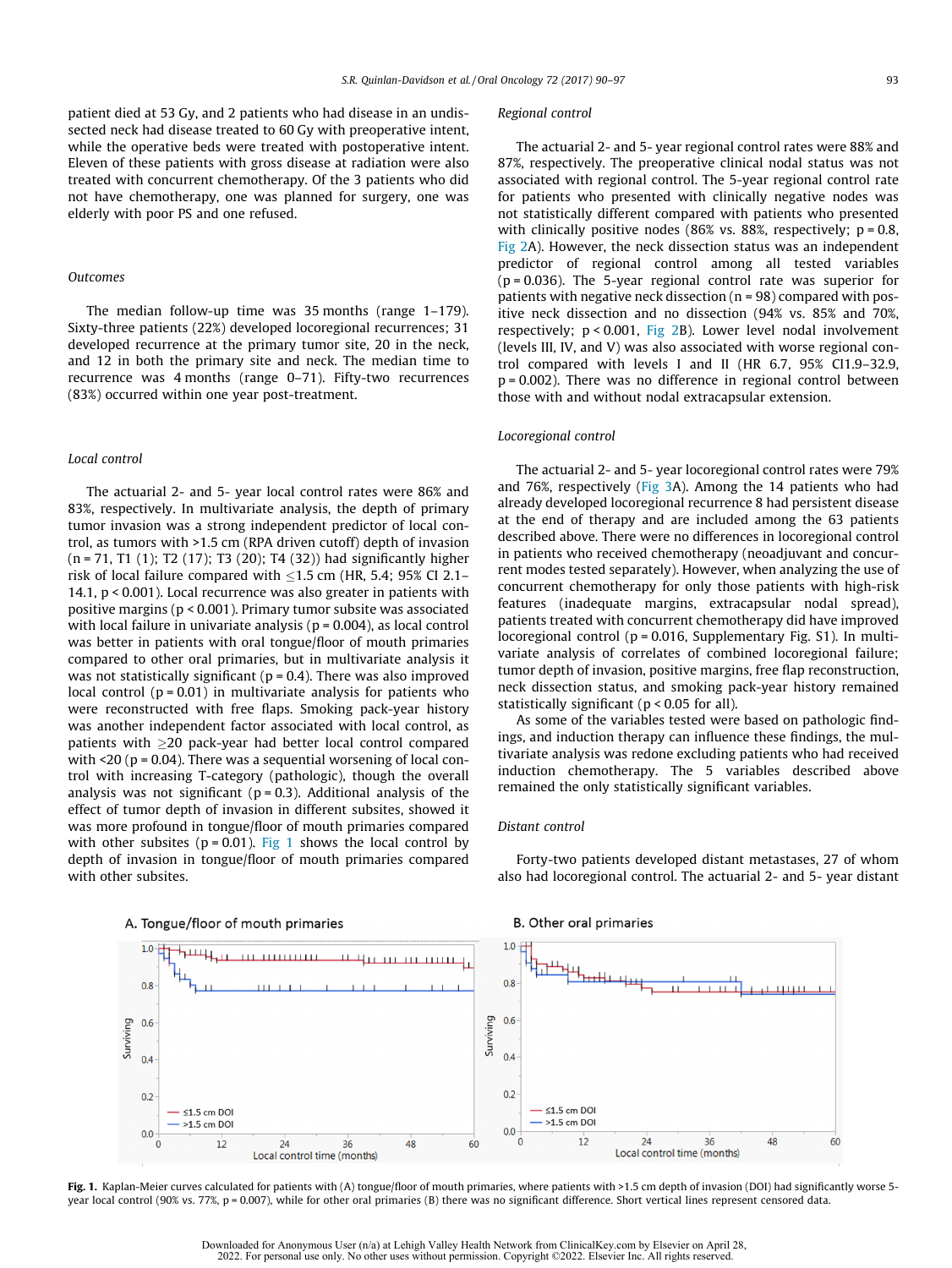<span id="page-6-0"></span>

Fig. 2. Kaplan-Meier curves calculated for all patients (n = 289) showing regional control by clinical nodal status at presentation (A), and by surgical dissection status (B). Short vertical lines represent censored data.



Fig. 3. Kaplan-Meier curves calculated for all patients (n = 289) showing in panel (A) locoregional control (LRC), freedom from distant metastasis (FDM), and relapse free survival (RFS); and in panel (B) the overall survival (OS). Shaded colors represent 95% confidence intervals, short vertical lines represent censored data.

control rates were both 85% (Fig 3A). Distant sites included: lung, 31 patients; dermal, 8; bone, 6; liver, 2; and brain, 1. Thirty-six (92%) of these patients were node positive. Limiting analysis to patients with locoregional control, multivariate analysis showed lymphovascular space invasion as the strongest independent predictor of distant failure (HR 10.6, 95% CI 3.2–45.0, p < 0.001). History of oral premalignancy ( $p = 0.02$ ), nodal dissection status  $(p = 0.02)$ , and smoking pack-year history  $(p = 0.04)$  were among the significant correlates of distant failure. There were no differences in distant metastases in patients who did or did not get induction chemotherapy or concurrent chemotherapy. The multivariate analysis was redone excluding patients who had received induction chemotherapy. A history of oral premalignancy was not significant in this reanalysis ( $p = 0.2$ ).

#### Overall survival

One hundred eighteen patients (41%) have died. Only 8 of the 63 patients (13%) who had locoregional recurrences are alive, 34– 83 months from the end of radiation. All patients with distant recurrences died. The 2- and 5- year overall survival rates were 69% and 57%, respectively (Fig 3B). Among the 36 patients who died without recurrence on last follow-up, the causes of death were: unknown, 18 patients; second primary cancer, 9 patients; non-cancer death, 6 patients; and possibly related to treatment effects, 3 patients.

Univariate and multivariate analysis of overall survival correlates is presented in [Table 2.](#page-7-0) It shows that in multivariate analysis,

neck dissection status  $(p = 0.01)$ , lymphovascular invasion  $(p = 0.006)$  and depth of invasion  $(p = 0.003)$  were independent predictors of overall survival. The 5-year overall survival rate was better for patients with negative vs. positive or no neck dissection (77% vs. 57%,  $p < 0.0001$ , [Fig 4A](#page-8-0)); negative vs. positive lymphovascular invasion (61% vs. 43%,  $p = 0.0006$ , [Fig 4B](#page-8-0)); and  $\leq 1.5$  cm vs.  $>1.5$  cm depth of invasion (60% vs. 40%, p = 0.002, [Fig 4C](#page-8-0)). The multivariate analysis was redone excluding patients who had received induction chemotherapy. The 3 variables above remained the only statistically significant variables.

#### Second primary tumors

Twelve patients developed second primary tumors (SPTs) subsequent to their radiation. Sites of SPTs included: Head and neck, 4; lung, 4; gastrointestinal, 3; and genitourinary, 1. Within the head and neck, the subsites involved were: oral tongue, 2; true vocal cord, 1; and posterior pharyngeal wall, 1. The cancers in the oral tongue were on the contralateral aspect of the tongue, and were thus deemed SPTs. Among the 4 patients that developed lung cancer, 2 were squamous, and while the clinical presentation favored a primary lung tumor, these 2 patients were also coded as having distant disease.

#### **Osteoradionecrosis**

Twenty patients (7%) developed osteoradionecrosis (ORN). Fifteen required surgery and 5 were treated with hyperbaric oxygen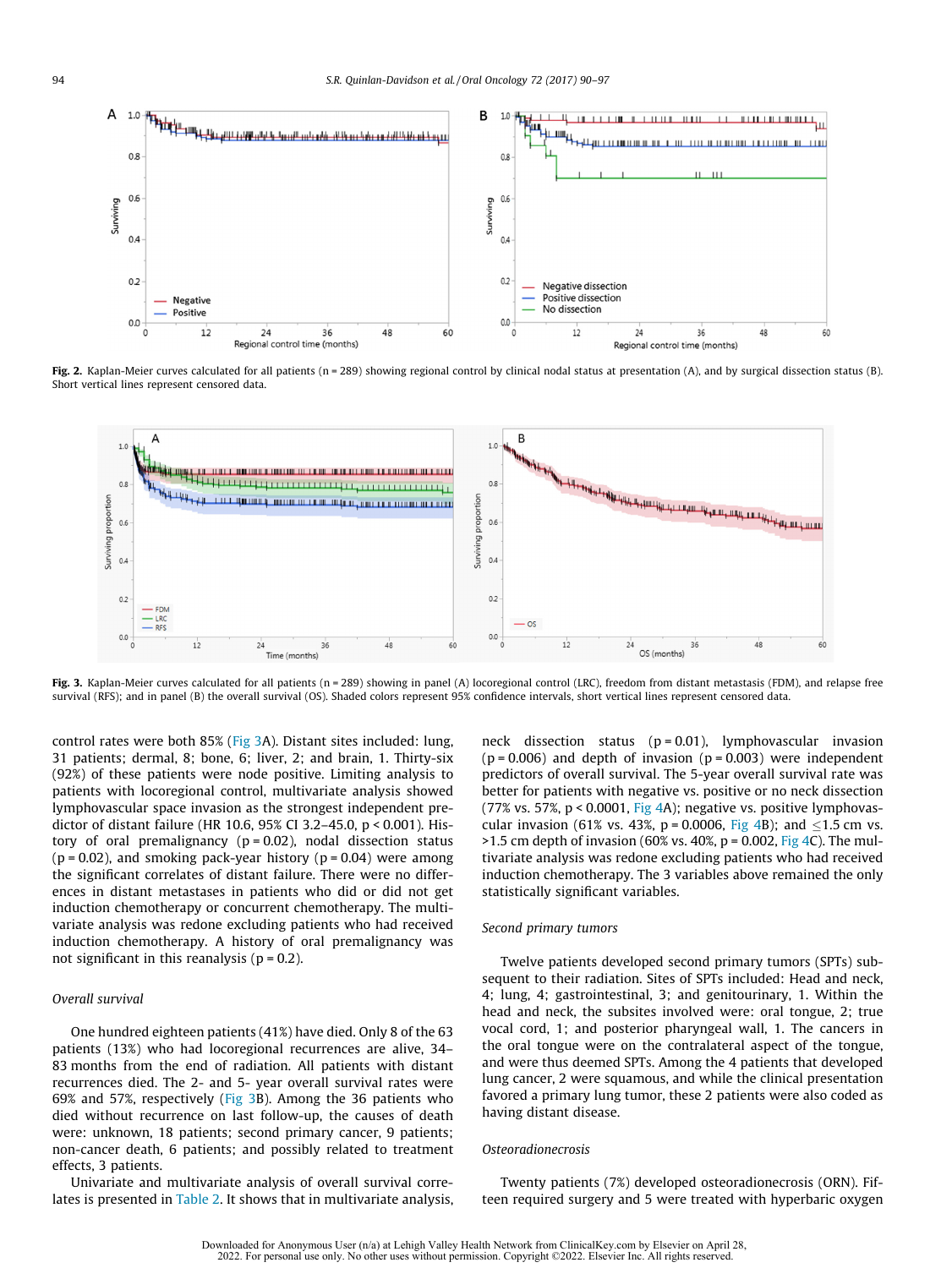#### <span id="page-7-0"></span>Table 2

Univariate and multi variate Cox regression analysis of overall survival.

| Characteristics               |                                 | Univariate         |                  | Multivariate             |                          |
|-------------------------------|---------------------------------|--------------------|------------------|--------------------------|--------------------------|
|                               |                                 | HR (95% CI)        | $\boldsymbol{P}$ | HR (95% CI)              | $\boldsymbol{P}$         |
| Age                           | Continuous variable             | $\qquad \qquad -$  | $0.01*$          | $\overline{a}$           | 0.5                      |
| Sex                           | Male                            | $\mathbf{1}$       |                  |                          |                          |
|                               | Female                          | $0.99(0.7-1.5)$    | 0.3              | $\overline{a}$           |                          |
| Site                          | Oral tongue/FOM                 | 1                  |                  | $\mathbf{1}$             |                          |
|                               | Other subsites                  | $1.4(0.96 - 1.98)$ | 0.08             | $1.2(0.7-1.9)$           | 0.5                      |
| cT stage                      | cT1-cT2                         | $\mathbf{1}$       |                  | $\overline{\phantom{0}}$ |                          |
|                               | cT3-cT4                         | $1.3(0.9-1.9)$     | 0.14             | $\overline{a}$           | $\overline{\phantom{0}}$ |
| pT stage                      | $pT1-pT2$                       | $\mathbf{1}$       |                  |                          |                          |
|                               | $pT3-pT4$                       | $1.3(0.9-1.9)$     | 0.15             | $\overline{ }$           |                          |
| cN stage                      | cN <sub>0</sub>                 | $\mathbf{1}$       |                  |                          |                          |
|                               | cN1-cN3                         | $1.1(0.8-1.6)$     | 0.57             | $\qquad \qquad -$        |                          |
| Neck dissection status        | Negative (pN0)                  | $\mathbf{1}$       |                  | $\mathbf{1}$             |                          |
|                               | Others $(pN + \&no$ dissection) | $2.94(1.9 - 4.8)$  | $0.0001*$        | $2.2(1.1-3.9)$           | $0.01*$                  |
| Nodal level                   | Levels I and II                 | 1                  |                  | $\overline{\phantom{0}}$ |                          |
|                               | Levels III, IV, and V           | $1.4(0.9-2.2)$     | 0.14             | $\overline{a}$           |                          |
| Smoking status                | Never                           | $\mathbf{1}$       |                  |                          |                          |
|                               | Former                          | $0.92(0.6-1.5)$    | 0.7              |                          |                          |
|                               | Current                         | $0.93(0.6-1.4)$    | 0.7              |                          |                          |
| Smoking pack-year             | $\geq$ 20 pack-year             | $\mathbf{1}$       |                  |                          |                          |
|                               | <20 pack-year                   | $1.3(0.9-1.8)$     | 0.2              |                          |                          |
| Alcohol history               | No                              | $\mathbf{1}$       |                  |                          |                          |
|                               | Yes                             | $1.2(0.8-1.8)$     | 0.4              |                          |                          |
| History of oral premalignancy | No                              | $\mathbf{1}$       |                  |                          |                          |
|                               | Yes                             | $1.2(0.3-1.8)$     | 0.3              |                          |                          |
| Depth of invasion             | $≤1.5$ cm                       | $\mathbf{1}$       |                  | $\mathbf{1}$             |                          |
|                               | $>1.5$ cm                       | $1.5(1.04-2.2)$    | $0.03*$          | $2.1(1.3-3.5)$           | $0.003*$                 |
| Extracapsular extension       | No                              | $\mathbf{1}$       |                  | $\mathbf{1}$             |                          |
|                               | Yes                             | $1.8(1.2 - 2.6)$   | $0.003*$         | $1.6(0.8-3.2)$           | 0.2                      |
| Lymphovascular invasion       | No                              | $\mathbf{1}$       |                  | $\mathbf{1}$             |                          |
|                               | Yes                             | $2.1(1.4-3.2)$     | $0.001*$         | $1.95(1.2-3.1)$          | $0.006*$                 |
| Perineural invasion           | No                              | $\mathbf{1}$       |                  | $\overline{\phantom{0}}$ |                          |
|                               | Yes                             | $1.05(0.7-1.5)$    | 0.8              |                          |                          |
| Margin status                 | Positive                        | $\mathbf{1}$       |                  | $\mathbf{1}$             |                          |
|                               | Others                          | $0.4(0.2-1.1)$     | 0.08             | $3.2(0.5 - 11.7)$        | 0.18                     |
| Free flap reconstruction      | No                              | $\mathbf{1}$       |                  | $\overline{a}$           |                          |
|                               | Yes                             | $1.2(0.8-1.8)$     | 0.4              |                          |                          |
| Radiation dose                | Continuous variable             | $\overline{a}$     | 0.9              |                          |                          |
| Concurrent chemotherapy       | No                              | 1                  |                  |                          |                          |
|                               | Yes                             | $1.2(0.8-1.7)$     | 0.4              |                          |                          |
| Induction chemotherapy        | No                              | $\mathbf{1}$       |                  |                          |                          |
|                               | Yes                             | $1.1(0.6-1.8)$     | 0.7              |                          |                          |
|                               |                                 |                    |                  |                          |                          |

therapy. Development of ORN was associated with smoking (>20 pack year,  $p = 0.003$ ), males ( $p = 0.056$ ), and bone invasion of tumor  $(p = 0.09)$ .

#### Discussion

Developed and tested in the early part of this century, IMRT has largely become the standard mode of treatment planning and delivery for head and neck cancer. Subsequent to the seminal RTOG 95–01 postoperative trial testing chemoradiation  $[5]$ , the RTOG has initiated 3 postoperative trials. RTOG 234  $[6]$  was amended in 2005 to allow for IMRT, and the 2 current active studies, RTOG 920 and 1216, with planned accrual of over 1400 patients, are IMRT based studies. However, in comparison to oropharyngeal and nasopharyngeal cancers, for which IMRT has been tested in cooperative trials (both phase II and III)  $[3,7]$ , and in large retrospective  $[8]$  and multi-institutional settings [\[9\],](#page-9-0) the data regarding outcomes using IMRT in the postoperative setting, and specifically for the treatment of oral cancer is more limited.

Our current study adds nearly 300 patients' outcomes to this literature. Not surprising, as IMRT is principally used to spare normal tissues and not to enhance disease control, our 5-year locoregional control rate of 76% and overall survival rate of 57% is consistent with both older postoperative experiences using conventional approaches [\[10,11\]](#page-9-0) and more recent smaller retrospective series testing IMRT [\[12,13\].](#page-9-0) More importantly, the use of IMRT did not demonstrate a compromise in disease control.

Our patient demographics included a large group of neversmokers who had poorer disease control than smokers. However, recent analysis of the genetics of oral cancers has not demonstrated major biologic differences between tumors of smokers and non-smokers [\[14\]](#page-9-0). Buccal, maxillary gingiva, and hard palate tumors represent a small percentage of oral cavity cancers yet represented 30% of our cohort. Previous studies are largely limited to retrospective cohorts, with the recurring conclusion that squamous cell carcinomas tumors of these sub-sites of the oral cavity are aggressive in nature  $[15]$ . We similarly found that patients with primaries of these sites had a poorer local control ( $p = 0.004$ ).

Our results demonstrate a significant association between the depth of primary tumor invasion and local control particularly in oral tongue and floor of mouth primaries. This effect was noted in tumors with >1.5 cm depth of invasion and was reflected on worse overall survival for those patients. The depth of invasion is a well-established predictor of occult nodal metastasis in the literature for early T1-T2 oral disease with clinically negative neck [\[16\].](#page-9-0) However, the impact of depth of invasion on local control in patients treated with surgical resection followed by IMRT is less established and our results suggest that oral tongue and floor of mouth primaries with deeper tumor invasion may be candidates for dose escalation given the relatively higher local relapse rate.

Downloaded for Anonymous User (n/a) at Lehigh Valley Health Network from ClinicalKey.com by Elsevier on April 28, 2022. For personal use only. No other uses without permission. Copyright ©2022. Elsevier Inc. All rights reserved.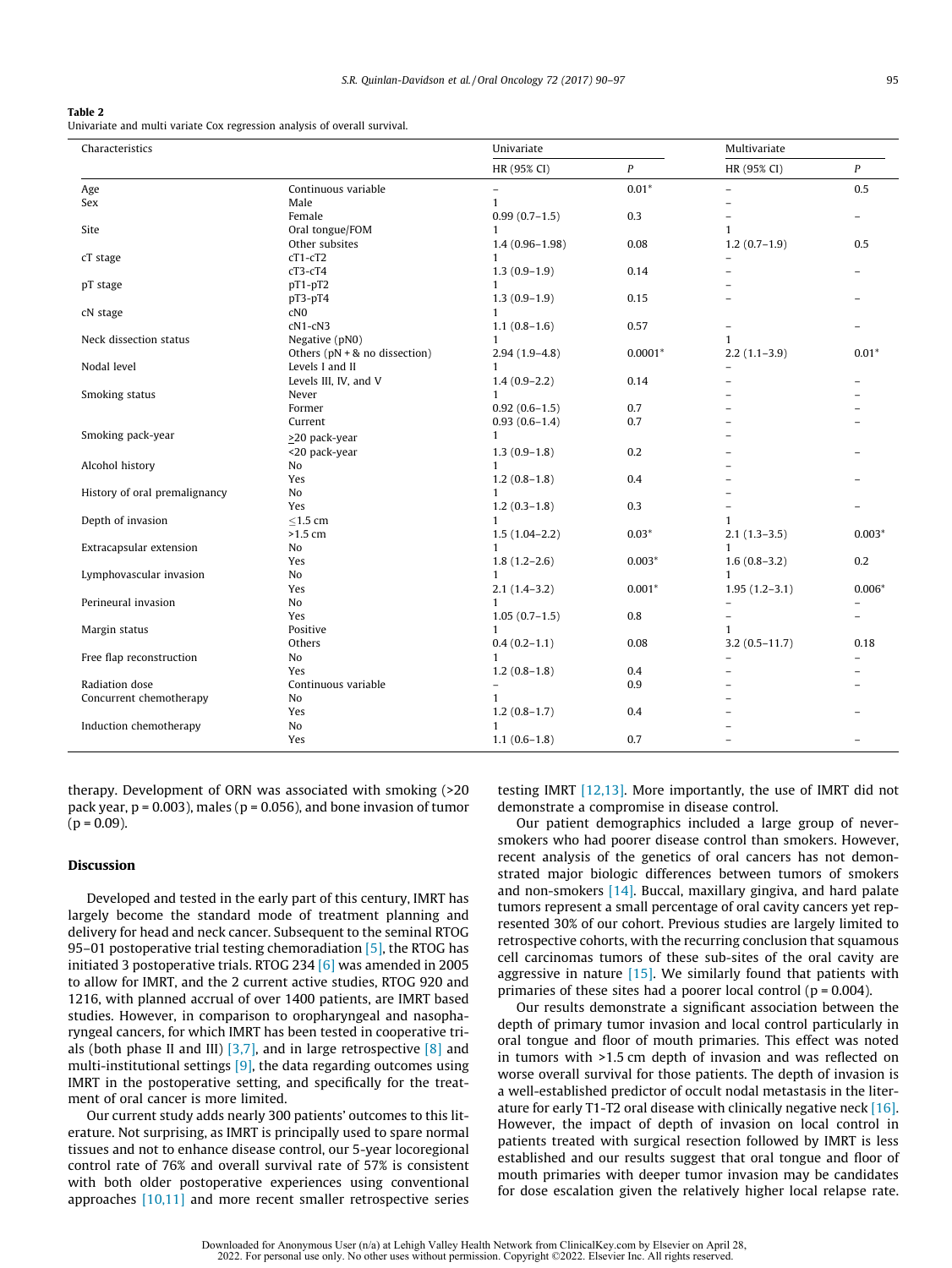<span id="page-8-0"></span>

Fig. 4. Kaplan-Meier curves showing a significantly superior overall survival for patients (A) with neck dissection status, (B) with negative lymphovascular invasion (LVI), and (C) with depth of invasion (DOI)  $\leq$  1.5 cm. Short vertical lines represent censored data.

Local recurrence was also greater in patients with positive margins, though only 8 patients had positive margins, and there was no significant difference in local control for close margins compared to negative margins. Free flap reconstruction was also an independent predictor for better local and locoregional control but this was not reflected into better overall survival possibly due to the diversity of oral cavity subsites and stages of disease in the studied cohort [\[17\]](#page-9-0).

Matching the results of several other reports, negative neck dissection was a strong predictor of regional control and overall survival. However, contrary to many other reports, lymphovascular invasion was an independent predictor of distant control and overall survival. This finding aligns with a report from Jones et al.  $[18]$ who also describe the independent prognostic impact of lymphovascular invasion.

We report a 7% incidence of ORN. This is consistent with other recent reports exploring IMRT for oral cavity cancers, or reports on the incidence of ORN in patients treated with IMRT for head and neck cancers [\[19,20\].](#page-9-0) Studer et al. recently reported a 17% incidence of ORN in patients with oral cavity cancers treated with postoperative IMRT who received >60 Gy to the mandible [\[19\]](#page-9-0). A recent SEER medicare analysis of jaw complications in patients treated for oral cancers showed that patients treated with non-IMRT had 17% event rate compared to 14% in patients treated with IMRT [\[21\].](#page-9-0) A more robust analysis of dose-volume correlates was beyond the scope of this paper, though we did observe a trend for an increased incidence of ORN if tumor invaded bone. It is important to note that most patients, if not all, had high dose planning targets that extended into bone due to tumor location, and while our planning goals tried to minimize dose beyond our prescription dose to targets, mandible (or maxilla) avoidance goals were otherwise not used.

Our results are, however, limited by its retrospective nature and the inclusion of different primary tumor subsites within the oral cavity as well as wide variety of disease stage. Additionally, the selection of chemotherapy agents, timing, and combination with radiotherapy was diverse. Nevertheless, our report represents a largescale series of nearly 300 patients with oral cavity cancer treated with surgery followed by postoperative IMRT and shows that disease outcomes were favorable, and not compromised by the use of IMRT.

The use of concurrent chemotherapy was associated with better locoregional control in patients with accepted high risk features (ECE in particular). However, while outcomes did not appear compromised with IMRT and the selective use of chemotherapy, with just over half the patients surviving 5-years, treatment approaches clearly need improvement. As a secondary goal of this work, we have identified several variables suggesting poorer outcomes, some well accepted, while others, such as depth of invasion > 1.5 cm, less well studied. In the absence of clear molecular biomarkers or viral association to dictate groups with OCSCC with clear differing prognoses, these variables may be hypothesisgenerating for treatment intensification or novel approaches.

In conclusion, our results show 5-year locoregional control and overall survival rates of 76% and 57%, respectively, consistent with outcomes expected for this population. Thus IMRT, a radiation strategy based on delivering the desired dose to targets deemed at risk for harboring microscopic disease while avoiding normal tissues did not compromise expected disease control.

#### Conflict of interest statement

The authors declare no conflicts of interest.

#### Funding sources and financial disclosures

Drs. Lai, Mohamed, and Fuller receive funding support from the National Institutes of Health (NIH)/National Institute for Dental and Craniofacial Research (1R01DE025248-01/R56DE025248-01). Dr. Fuller received grant and/or salary support from the NIH/ National Cancer Institute (NCI) Head and Neck Specialized Programs of Research Excellence (SPORE) Developmental Research Program Award (P50CA097007-10) and Paul Calabresi Clinical Oncology Program Award (K12 CA088084-06); the National Science Foundation (NSF), Division of Mathematical Sciences, Joint NIH/NSF Initiative on Quantitative Approaches to Biomedical Big Data (QuBBD) Grant (NSF 1557679); a General Electric Healthcare/MD Anderson Center for Advanced Biomedical Imaging In-Kind Award; an Elekta AB/MD Anderson Department of Radiation Oncology Seed Grant; the Center for Radiation Oncology Research